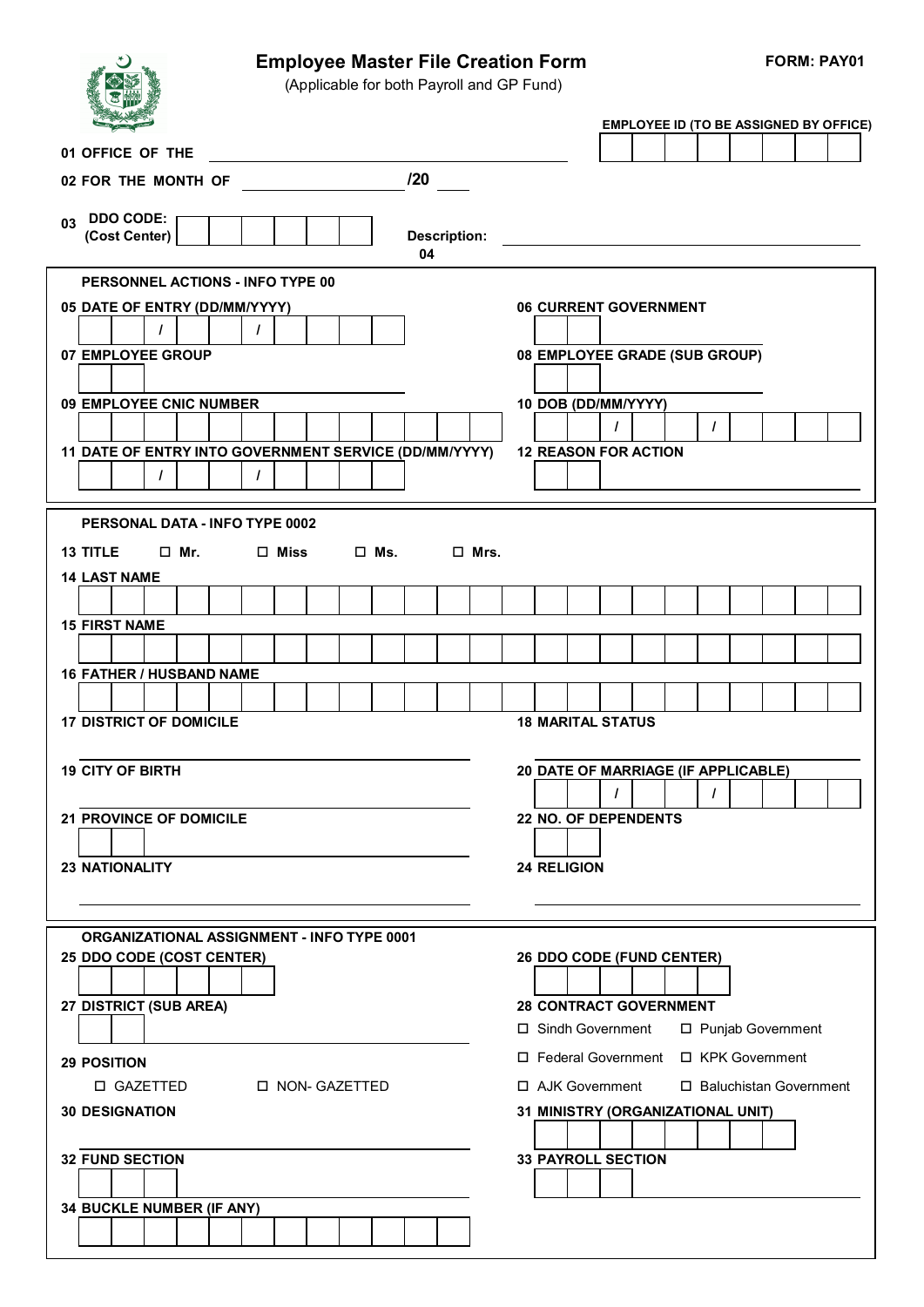|                   | PRESENT ADDRESS - INFO TYPE 0006          |                                            |              |                    |                              |  |         |  |                |                          |  |                            |             |                    |                                               |                      |                |                           |
|-------------------|-------------------------------------------|--------------------------------------------|--------------|--------------------|------------------------------|--|---------|--|----------------|--------------------------|--|----------------------------|-------------|--------------------|-----------------------------------------------|----------------------|----------------|---------------------------|
| <b>35 CARE OF</b> |                                           |                                            |              |                    |                              |  |         |  |                |                          |  |                            |             |                    |                                               |                      |                |                           |
|                   |                                           |                                            |              |                    |                              |  |         |  |                |                          |  |                            |             |                    |                                               |                      |                |                           |
|                   | 36 HOUSE NO. / STREET                     |                                            |              |                    |                              |  |         |  |                |                          |  |                            |             |                    |                                               |                      |                |                           |
|                   |                                           |                                            |              |                    |                              |  |         |  |                |                          |  |                            |             |                    |                                               |                      |                |                           |
|                   |                                           |                                            |              |                    |                              |  |         |  |                |                          |  |                            |             |                    |                                               |                      |                |                           |
|                   |                                           |                                            |              |                    |                              |  |         |  |                |                          |  |                            |             |                    |                                               |                      |                |                           |
|                   |                                           |                                            |              |                    |                              |  |         |  |                |                          |  |                            |             |                    |                                               |                      |                |                           |
|                   | <b>37 POSTAL CODE</b>                     |                                            |              |                    |                              |  | 38 CITY |  |                |                          |  |                            |             | <b>39 DISTRICT</b> |                                               |                      |                |                           |
|                   |                                           |                                            |              |                    |                              |  |         |  |                |                          |  |                            |             |                    |                                               |                      |                |                           |
|                   | <b>40 PROVINCE / REGION</b>               |                                            |              |                    |                              |  |         |  |                | <b>41 CONTACT NUMBER</b> |  |                            |             |                    |                                               | $\Box$ YES $\Box$ NO |                | <b>42 COMPANY HOUSING</b> |
|                   |                                           |                                            |              |                    |                              |  |         |  |                |                          |  |                            |             |                    |                                               |                      |                |                           |
|                   | <b>PERMANENT ADDRESS - INFO TYPE 0006</b> |                                            |              |                    |                              |  |         |  |                |                          |  |                            |             |                    |                                               |                      |                |                           |
|                   |                                           | $\Box$ Permanent Address is same as above. |              |                    |                              |  |         |  |                |                          |  |                            |             |                    | □ Permanent Address is different from above.  |                      |                |                           |
|                   | <b>43 CARE OF</b>                         |                                            |              |                    |                              |  |         |  |                |                          |  |                            |             |                    |                                               |                      |                |                           |
|                   |                                           |                                            |              |                    |                              |  |         |  |                |                          |  |                            |             |                    |                                               |                      |                |                           |
|                   | 44 HOUSE NO. / STREET                     |                                            |              |                    |                              |  |         |  |                |                          |  |                            |             |                    |                                               |                      |                |                           |
|                   |                                           |                                            |              |                    |                              |  |         |  |                |                          |  |                            |             |                    |                                               |                      |                |                           |
|                   |                                           |                                            |              |                    |                              |  |         |  |                |                          |  |                            |             |                    |                                               |                      |                |                           |
|                   |                                           |                                            |              |                    |                              |  |         |  |                |                          |  |                            |             |                    |                                               |                      |                |                           |
|                   |                                           |                                            |              |                    |                              |  |         |  |                |                          |  |                            |             |                    |                                               |                      |                |                           |
|                   | <b>45 POSTAL CODE</b>                     |                                            |              |                    |                              |  | 46 CITY |  |                |                          |  |                            |             | <b>47 DISTRICT</b> |                                               |                      |                |                           |
|                   |                                           |                                            |              |                    |                              |  |         |  |                |                          |  |                            |             |                    |                                               |                      |                |                           |
|                   | <b>48 PROVINCE / REGION</b>               |                                            |              |                    |                              |  |         |  |                | <b>49 CONTACT NUMBER</b> |  |                            |             |                    |                                               |                      |                | <b>50 COMPANY HOUSING</b> |
|                   |                                           |                                            |              |                    |                              |  |         |  |                |                          |  |                            |             |                    |                                               | $\Box$ YES $\Box$ NO |                |                           |
|                   |                                           |                                            |              |                    |                              |  |         |  |                |                          |  |                            |             |                    |                                               |                      |                |                           |
|                   | <b>BASIC PAY - INFO TYPE 0008</b>         |                                            |              |                    |                              |  |         |  |                |                          |  |                            |             |                    |                                               |                      |                |                           |
|                   | 51 PAY SCALE TYPE                         |                                            |              |                    | 52 BPS YEAR (PAY SCALE AREA) |  |         |  |                |                          |  |                            |             |                    | 53 GRADE (PAY SCALE GROUP) 54 PAY SCALE LEVEL |                      |                |                           |
|                   |                                           |                                            |              |                    |                              |  |         |  |                |                          |  |                            |             |                    |                                               |                      |                |                           |
|                   |                                           |                                            |              |                    |                              |  |         |  |                |                          |  |                            |             |                    |                                               |                      |                |                           |
|                   | 55 PAYS                                   |                                            |              |                    |                              |  |         |  |                |                          |  |                            |             |                    |                                               |                      |                |                           |
|                   | <b>WAGE TYPE</b>                          |                                            |              | <b>DESCRIPTION</b> |                              |  |         |  | <b>AMOUNT</b>  |                          |  | <b>WAGE TYPE</b>           |             |                    | <b>DESCRIPTION</b>                            |                      | <b>AMOUNT</b>  |                           |
|                   |                                           |                                            |              |                    |                              |  |         |  |                |                          |  |                            |             |                    |                                               |                      |                |                           |
|                   |                                           |                                            |              |                    |                              |  |         |  |                |                          |  |                            |             |                    |                                               |                      |                |                           |
|                   |                                           |                                            |              |                    |                              |  |         |  |                |                          |  |                            |             |                    |                                               |                      |                |                           |
|                   | 56 LEAVES - INFO TYPE 2001<br><b>CODE</b> |                                            |              | <b>DESCRIPTION</b> |                              |  |         |  | <b>BALANCE</b> |                          |  |                            | <b>CODE</b> |                    | <b>DESCRIPTION</b>                            |                      | <b>BALANCE</b> |                           |
|                   |                                           |                                            |              |                    |                              |  |         |  |                |                          |  |                            |             |                    |                                               |                      |                |                           |
|                   |                                           |                                            |              |                    |                              |  |         |  |                |                          |  |                            |             |                    |                                               |                      |                |                           |
|                   | 57 BANK DETAIL - INFO TYPE 0009           |                                            |              |                    |                              |  |         |  |                |                          |  |                            |             |                    |                                               |                      |                |                           |
|                   | <b>BANK BRANCH (BANK KEY)</b>             |                                            |              |                    |                              |  |         |  |                |                          |  |                            |             |                    |                                               |                      |                |                           |
|                   |                                           |                                            |              |                    |                              |  |         |  |                |                          |  |                            |             |                    |                                               |                      |                |                           |
|                   | <b>58 POSTAL CODE</b>                     |                                            |              |                    |                              |  | 59 CITY |  |                |                          |  |                            |             |                    |                                               |                      |                |                           |
|                   |                                           |                                            |              |                    |                              |  |         |  |                |                          |  |                            |             |                    |                                               |                      |                |                           |
|                   | <b>60 BANK ACCOUNT NUMBER</b>             |                                            |              |                    |                              |  |         |  |                |                          |  |                            |             |                    |                                               |                      |                |                           |
|                   |                                           |                                            |              |                    |                              |  |         |  |                |                          |  |                            |             |                    |                                               |                      |                |                           |
|                   | <b>61 PAYMENT METHOD</b>                  |                                            |              |                    |                              |  |         |  |                |                          |  |                            |             |                    |                                               |                      |                |                           |
|                   |                                           |                                            |              |                    |                              |  |         |  |                |                          |  |                            |             |                    |                                               |                      |                |                           |
|                   |                                           |                                            |              |                    |                              |  |         |  |                |                          |  |                            |             |                    |                                               |                      |                |                           |
|                   | GP FUND SUBSCRIPTION - INFO TYPE 0057     |                                            |              |                    |                              |  |         |  |                |                          |  |                            |             |                    |                                               |                      |                |                           |
|                   | <b>62 WAGE TYPE</b>                       |                                            |              |                    |                              |  |         |  |                |                          |  | <b>63 GPF SUBSCRIPTION</b> |             |                    |                                               |                      |                |                           |
|                   |                                           |                                            |              |                    |                              |  |         |  |                |                          |  |                            |             |                    |                                               |                      |                |                           |
|                   | <b>GP FUND - INFO TYPE 9202</b>           |                                            |              |                    |                              |  |         |  |                |                          |  |                            |             |                    |                                               |                      |                |                           |
|                   | <b>64 INTEREST APPLIED</b>                |                                            |              |                    |                              |  |         |  |                |                          |  | <b>65 GP FUND BALANCE</b>  |             |                    |                                               |                      |                |                           |
|                   | □ YES                                     |                                            | $\square$ NO |                    |                              |  |         |  |                |                          |  |                            |             |                    |                                               |                      |                |                           |
|                   | 66 GP FUND BALANCE DATE (DD/MM/YYYY)      | $\prime$                                   |              | $\prime$           |                              |  |         |  |                |                          |  |                            |             |                    | <b>67 OLD GP FUND ACCOUNT NUMBER</b>          |                      |                |                           |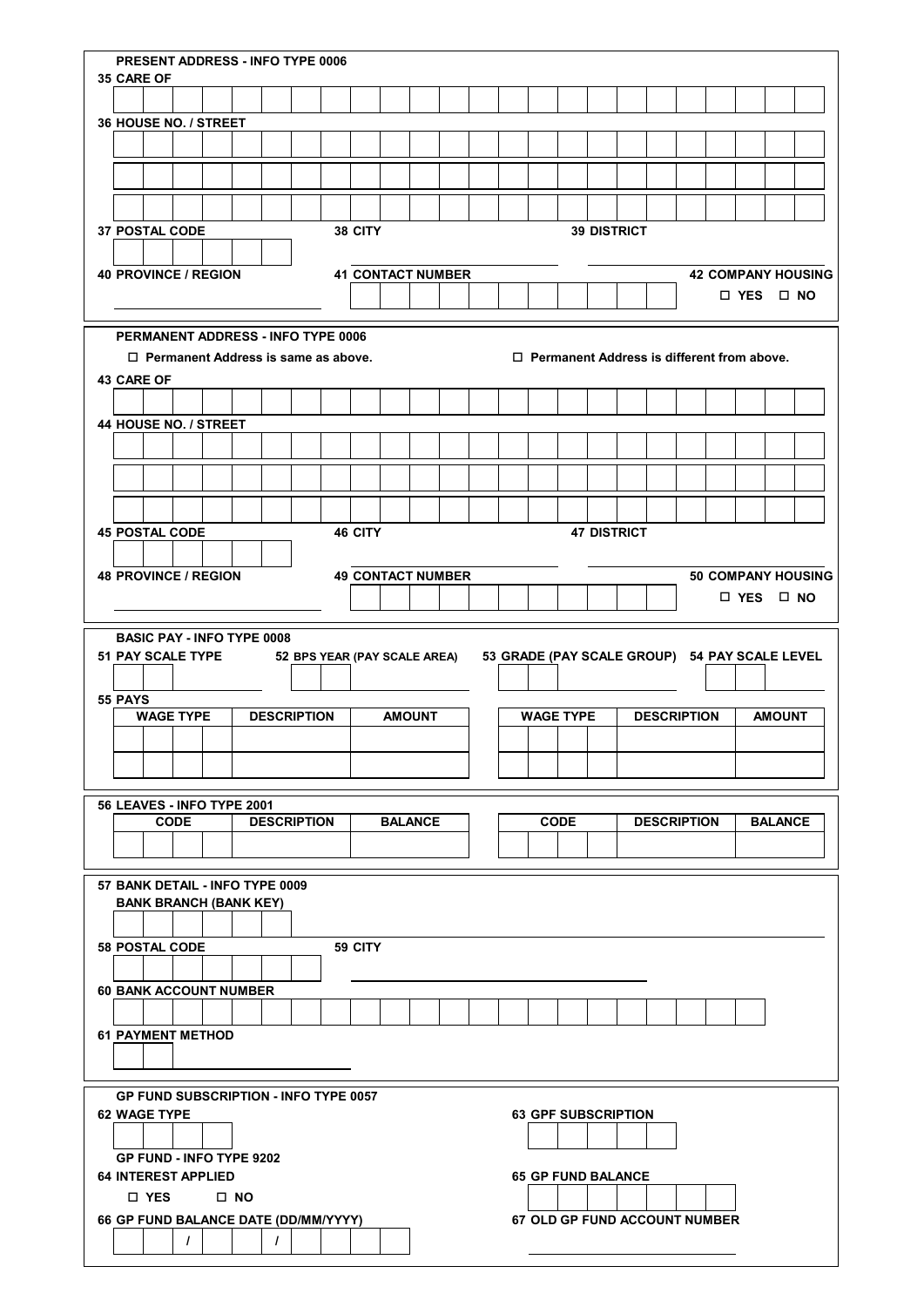|              | <b>CREATE DATA SPECIFICATION - INFO TYPE 0041</b><br>68 DATE APPOINTED AS GAZETTED OFFICER (DD/MM/YYYY)<br><b>69 SUSPENSION DATE</b> |                 |                  |  |                   |                                       |  |                  |  |  |                |              |                      |       |                          |                    |          |                          |                  |                                    |  |               |                    |
|--------------|--------------------------------------------------------------------------------------------------------------------------------------|-----------------|------------------|--|-------------------|---------------------------------------|--|------------------|--|--|----------------|--------------|----------------------|-------|--------------------------|--------------------|----------|--------------------------|------------------|------------------------------------|--|---------------|--------------------|
|              |                                                                                                                                      |                 | $\prime$         |  |                   | $\prime$                              |  |                  |  |  |                |              |                      |       |                          |                    | $\prime$ |                          |                  | $\prime$                           |  |               |                    |
|              | 70 EXPIRY OF AD HOC / CONTRACT DATE                                                                                                  |                 |                  |  |                   |                                       |  |                  |  |  |                |              |                      |       |                          |                    |          |                          |                  |                                    |  |               |                    |
|              | $\prime$<br>$\prime$                                                                                                                 |                 |                  |  |                   |                                       |  |                  |  |  |                |              |                      |       |                          |                    |          |                          |                  |                                    |  |               |                    |
|              | <b>INTERNAL DATA - INFO TYPE 0032</b>                                                                                                |                 |                  |  |                   |                                       |  |                  |  |  |                |              |                      |       |                          |                    |          |                          |                  |                                    |  |               |                    |
|              | 72 NATIONAL TAX NUMBER (NTN)<br><b>73 LEAVE WITHOUT PAY</b><br>71 PREVIOUS PERSONNEL NUMBER (IF ANY)                                 |                 |                  |  |                   |                                       |  |                  |  |  |                |              |                      |       |                          |                    |          |                          |                  |                                    |  |               |                    |
|              | $\sim$ $\sim$                                                                                                                        |                 |                  |  |                   |                                       |  |                  |  |  |                |              |                      |       |                          |                    |          |                          |                  |                                    |  |               |                    |
|              | <b>74 CASH CENTER</b>                                                                                                                |                 |                  |  |                   |                                       |  |                  |  |  |                |              |                      |       |                          |                    |          |                          |                  |                                    |  |               |                    |
|              | 75 FAMILY INFORMATION - INFO TYPE 0021                                                                                               |                 |                  |  |                   |                                       |  |                  |  |  |                |              |                      |       |                          |                    |          |                          |                  |                                    |  |               |                    |
| SR.<br>NO.   |                                                                                                                                      | <b>RELATION</b> |                  |  | <b>FIRST NAME</b> |                                       |  | <b>LAST NAME</b> |  |  | <b>NOMINEE</b> |              | <b>DATE OF BIRTH</b> |       |                          | <b>NATIONALITY</b> |          | % AGE OF<br><b>SHARE</b> | <b>EMP. TYPE</b> | <b>OTHER</b><br><b>NATIONALITY</b> |  |               |                    |
| 1            |                                                                                                                                      |                 |                  |  |                   |                                       |  |                  |  |  |                |              |                      |       |                          |                    |          |                          |                  |                                    |  |               |                    |
| $\mathbf{2}$ |                                                                                                                                      |                 |                  |  |                   |                                       |  |                  |  |  |                |              |                      |       |                          |                    |          |                          |                  |                                    |  |               |                    |
| 3            |                                                                                                                                      |                 |                  |  |                   |                                       |  |                  |  |  |                |              |                      |       |                          |                    |          |                          |                  |                                    |  |               |                    |
| 4            |                                                                                                                                      |                 |                  |  |                   |                                       |  |                  |  |  |                |              |                      |       |                          |                    |          |                          |                  |                                    |  |               |                    |
|              | 76 RECURRING PAYMENTS (ALLOWANCES) - INFO TYPE 0014                                                                                  |                 |                  |  |                   |                                       |  |                  |  |  |                |              |                      |       |                          |                    |          |                          |                  |                                    |  |               |                    |
|              |                                                                                                                                      |                 | <b>WAGE TYPE</b> |  |                   | <b>DESCRIPTION</b>                    |  |                  |  |  | <b>AMOUNT</b>  |              |                      |       | <b>WAGE TYPE</b>         |                    |          |                          |                  | <b>DESCRIPTION</b>                 |  | <b>AMOUNT</b> |                    |
|              |                                                                                                                                      |                 |                  |  |                   |                                       |  |                  |  |  |                |              |                      |       |                          |                    |          |                          |                  |                                    |  |               |                    |
|              |                                                                                                                                      |                 |                  |  |                   |                                       |  |                  |  |  |                |              |                      |       |                          |                    |          |                          |                  |                                    |  |               |                    |
|              |                                                                                                                                      |                 |                  |  |                   |                                       |  |                  |  |  |                |              |                      |       |                          |                    |          |                          |                  |                                    |  |               |                    |
|              |                                                                                                                                      |                 |                  |  |                   |                                       |  |                  |  |  |                |              |                      |       |                          |                    |          |                          |                  |                                    |  |               |                    |
|              |                                                                                                                                      |                 |                  |  |                   |                                       |  |                  |  |  |                |              |                      |       |                          |                    |          |                          |                  |                                    |  |               |                    |
|              |                                                                                                                                      |                 |                  |  |                   |                                       |  |                  |  |  |                |              |                      |       |                          |                    |          |                          |                  |                                    |  |               |                    |
|              |                                                                                                                                      |                 |                  |  |                   |                                       |  |                  |  |  |                |              |                      |       |                          |                    |          |                          |                  |                                    |  |               |                    |
|              | 77 RECURRING PAYMENTS (DEDUCTIONS) - INFO TYPE 0014                                                                                  |                 | <b>WAGE TYPE</b> |  |                   | <b>DESCRIPTION</b>                    |  |                  |  |  | <b>AMOUNT</b>  |              |                      |       | <b>WAGE TYPE</b>         |                    |          |                          |                  | <b>DESCRIPTION</b>                 |  | <b>AMOUNT</b> |                    |
|              |                                                                                                                                      |                 |                  |  |                   |                                       |  |                  |  |  |                |              |                      |       |                          |                    |          |                          |                  |                                    |  |               |                    |
|              |                                                                                                                                      |                 |                  |  |                   |                                       |  |                  |  |  |                |              |                      |       |                          |                    |          |                          |                  |                                    |  |               |                    |
|              |                                                                                                                                      |                 |                  |  |                   |                                       |  |                  |  |  |                |              |                      |       |                          |                    |          |                          |                  |                                    |  |               |                    |
|              | <b>SALARY</b>                                                                                                                        |                 |                  |  |                   | <b>PAYROLL STATUS - INFO TYPE 003</b> |  |                  |  |  |                |              |                      |       |                          |                    |          |                          |                  |                                    |  |               |                    |
| 78           | <b>STATUS</b>                                                                                                                        |                 |                  |  |                   | <b>Start Payment</b>                  |  |                  |  |  |                | Stop Payment |                      | CNIC: |                          |                    |          |                          |                  |                                    |  |               |                    |
|              |                                                                                                                                      |                 |                  |  |                   | <b>EDUCATION AND QUALIFICATIONS</b>   |  |                  |  |  |                |              |                      |       |                          |                    |          |                          |                  |                                    |  |               |                    |
|              | A ACADEMIC EDUCATION - INFOTYPE 0022                                                                                                 |                 |                  |  |                   |                                       |  |                  |  |  |                |              |                      |       |                          |                    |          |                          |                  |                                    |  |               |                    |
|              | SR.                                                                                                                                  |                 |                  |  |                   | <b>INSTITUTE</b>                      |  |                  |  |  |                |              |                      |       | DESCRIPTION OF EDUCATION |                    |          |                          |                  | DATE OBTAINED                      |  |               | <b>MARKS/GRADE</b> |
|              | $\mathbf{1}$                                                                                                                         |                 |                  |  |                   |                                       |  |                  |  |  |                |              |                      |       |                          |                    |          |                          |                  |                                    |  |               |                    |
|              | 2                                                                                                                                    |                 |                  |  |                   |                                       |  |                  |  |  |                |              |                      |       |                          |                    |          |                          |                  |                                    |  |               |                    |
|              | 3                                                                                                                                    |                 |                  |  |                   |                                       |  |                  |  |  |                |              |                      |       |                          |                    |          |                          |                  |                                    |  |               |                    |
|              | <b>B PROFESSIONAL QUALIFICATIONS - INFOTYPE 0024</b><br>SR.                                                                          |                 |                  |  |                   | <b>INSTITUTE</b>                      |  |                  |  |  |                |              |                      |       | DESCRIPTION OF EDUCATION |                    |          |                          |                  | DATE OBTAINED                      |  |               | MARKS/GRADE        |
|              | 1                                                                                                                                    |                 |                  |  |                   |                                       |  |                  |  |  |                |              |                      |       |                          |                    |          |                          |                  |                                    |  |               |                    |
|              | $\overline{2}$                                                                                                                       |                 |                  |  |                   |                                       |  |                  |  |  |                |              |                      |       |                          |                    |          |                          |                  |                                    |  |               |                    |
|              | 3                                                                                                                                    |                 |                  |  |                   |                                       |  |                  |  |  |                |              |                      |       |                          |                    |          |                          |                  |                                    |  |               |                    |
|              |                                                                                                                                      |                 |                  |  |                   |                                       |  |                  |  |  |                |              |                      |       |                          |                    |          |                          |                  |                                    |  |               |                    |